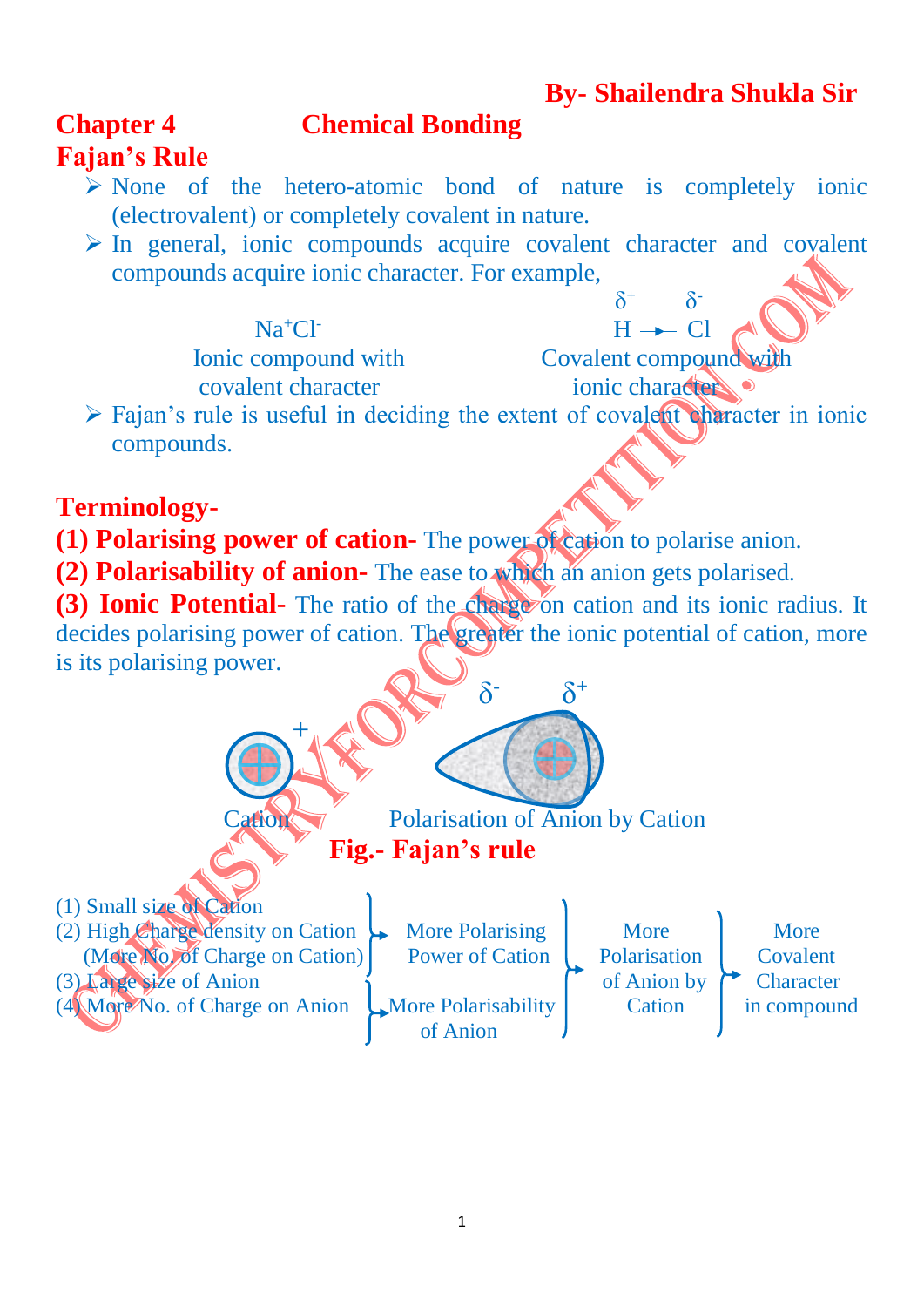$\triangleright$  The ion having pseudo inert gas configuration i.e. 18 electrons in their outermost shell such as  $Cu^+({[Ar]},3d^{10}),$   $Ag^+({[Kr]},4d^{10}),$   $Au^+({[Xe]},5d^{10})$ etc. have more polarising power due to insufficient screening effect of the electrons of relatively more diffused d-orbitals as compared to those having real inert gas configuration i.e. 8 electrons in their outermost shell such as  $Na^+{[Ne]}, Mg^{2+}{[Ne]}, Ca^{2+}{[Ar]}$  etc. and therefore, their compounds have relatively more covalent character.

#### **Examples-**

(1) Order of covalent character in LiCl, NaCl, KCl –  $LiCl > NaCl > KCl$ 

Here, all the compounds have same anion i.e. chloride ion. Hence, extent of covalent character in different compounds will be decided by relative polarising power or ionic potential of their cations, which follows following order-  $Li^+$  >  $Na^+$  >  $K^+$ 

(2) Order of covalent character in LiCl,  $B_1 \in \mathbb{C}_{12}$ , BCl<sub>3</sub> –

 $LiCl < BeCl<sub>2</sub>$   $BCl<sub>3</sub>$ Here also, all the compounds have same anion i.e. chloride ion. Hence, extent of covalent character in different compounds will be decided by relative polarising power or ionic potential of their cations, which follows following order-**Li** 

 $\leq$  Be<sup>2+</sup> < B<sup>3+</sup>

(3) Order of covalent character in NaCl,  $MgCl<sub>2</sub>$ , AlCl<sub>3</sub> –

 $\triangleright$  NaCl < MgCl<sub>2</sub> < AlCl<sub>3</sub>

Here also, all the compounds have same anion i.e. chloride ion. Hence, extent of covalent character in different compounds will be decided by relative polarising power or ionic potential of their cations, which follows following order-

 $Na^{+} < Mg^{2+} < Al^{3+}$ 

Order of covalent character in LiF,  $Li<sub>2</sub>O$ , Li<sub>3</sub>N-

$$
LiF \t < Li_2O \t < Li_3N
$$

Here also, all the compounds have same cation i.e. Li<sup>+</sup> ion. Hence, extent of covalent character in different compounds will be decided by relative polarisability of their anions, which follows following order-

**Figure 1999**  $<$   $O^2$   $<$   $N^3$